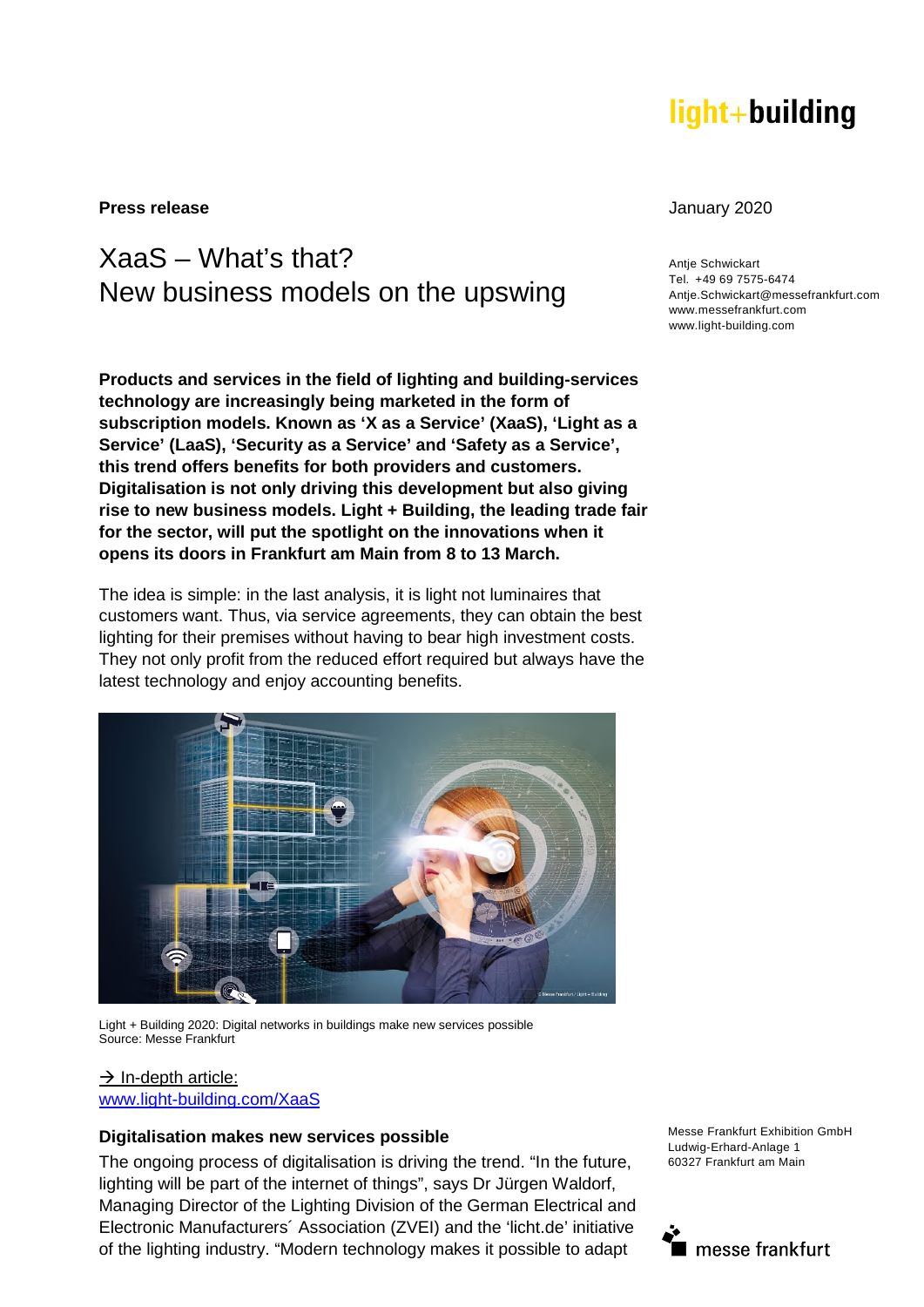light to the needs of individual users." Lighting-system operation can be optimised if it is employed in combination with sun-protection systems, air-conditioning technology and user-behaviour models.

Given that service providers receive data from many different locations, they can develop algorithms that benefit all customers by helping to control the lighting situation more effectively and thus save energy.

#### **'Safety and security as a service'**

'As a service' concepts are finding their way into almost all parts of the building-services field, i.e., security and fire protection. Security providers integrate many different kinds of technology and service to control access and nullify threats in advance. Cameras, barriers and turnstiles are not purchased but provided as part of a comprehensive service. Planning, installation, software, maintenance and operation is the responsibility of a single provider. Thus, the costs are stable and predictable over the entire contract period.

Experts believe that the majority of systems will be provided as services in the foreseeable future.

### **Light + Building 2020: market overview and innovation show**

Light + Building, the world's leading trade fair for the sector in Frankfurt am Main from 8 to 13 March 2020 in Frankfurt am Main, offers a comprehensive overview of progressive developments in the lighting and building-services sector and is the hotspot for innovative decision makers. One of the first ports of call with respect to Xaas is the special area of the German Electrical and Electronic Manufacturers´ Association (ZVEI) in Hall 3.0. Topical examples from the 'Security as a Service' segment will be presented by the Intersec Forum as part of Intersec Building. This conference on connected safety and security technology will be held in Hall 9.1 on all days of Light + Building 2020.

#### **Press releases & images:**

[www.light-building.com/press](http://www.light-building.com/presse) [www.intersec-building.com/press](http://www.intersec-building.com/press) 

## **Social media:**

[www.light-building.com/facebook](http://www.light-building.com/facebook) [www.light-building.com/twitter](http://www.light-building.com/twitter) [www.light-building.com/youtube](http://www.light-building.com/youtube) [www.light-building.com/linkedin](http://www.light-building.com/linkedin)  [www.instagram.com/building.technologies.messeffm](http://www.instagram.com/building.technologies.messeffm)

> Light + Building The world's leading trade fair for lighting and building services technology Frankfurt am Main, 8 to 13 March 2020 ,